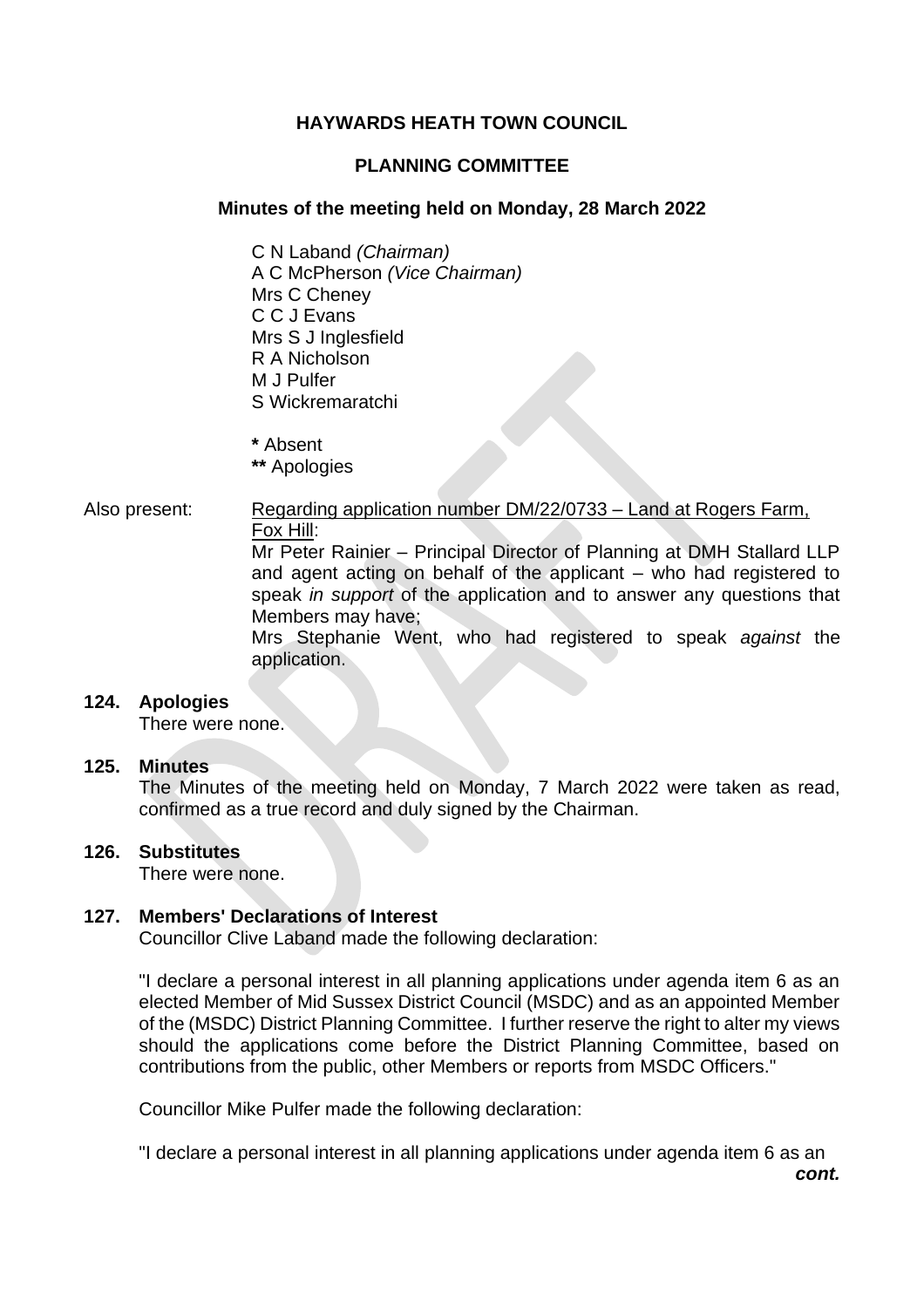# **127. Members' Declarations of Interest (cont.)**

elected Member of Mid Sussex District Council (MSDC) and as an appointed Member of the (MSDC) Planning Committee. I further reserve the right to alter my views should the applications come before the Planning Committee, based on contributions from the public, other Members or reports from MSDC Officers."

# **128. Planning Appeals**

Members noted that the following appeal had been **lodged** in respect of MSDC's decision to refuse planning permission:

| Date Lodged &<br><b>References</b>                                        | <b>Site</b>                                                    | <b>Description</b>                                                                                                  |
|---------------------------------------------------------------------------|----------------------------------------------------------------|---------------------------------------------------------------------------------------------------------------------|
| 17/03/2022<br>AP/22/0011<br>APP/D3830/D/22/3294366<br>(DM/21/4034 refers) | 46 Lucastes Avenue<br><b>HAYWARDS HEATH</b><br><b>RH16 1JY</b> | Two-storey rear extension<br>and alterations to single-<br>storey extension roof (re-<br>submission of DM/21/2352). |

### **129. Licensing Applications** There were none.

# **130. Comments and Observations on Planning Applications**

Members made comments and observations on 38 planning applications as per Appendix 1 attached.

**131. Items Agreed as Urgent by the Chairman** There were none.

The meeting closed at 8:39pm.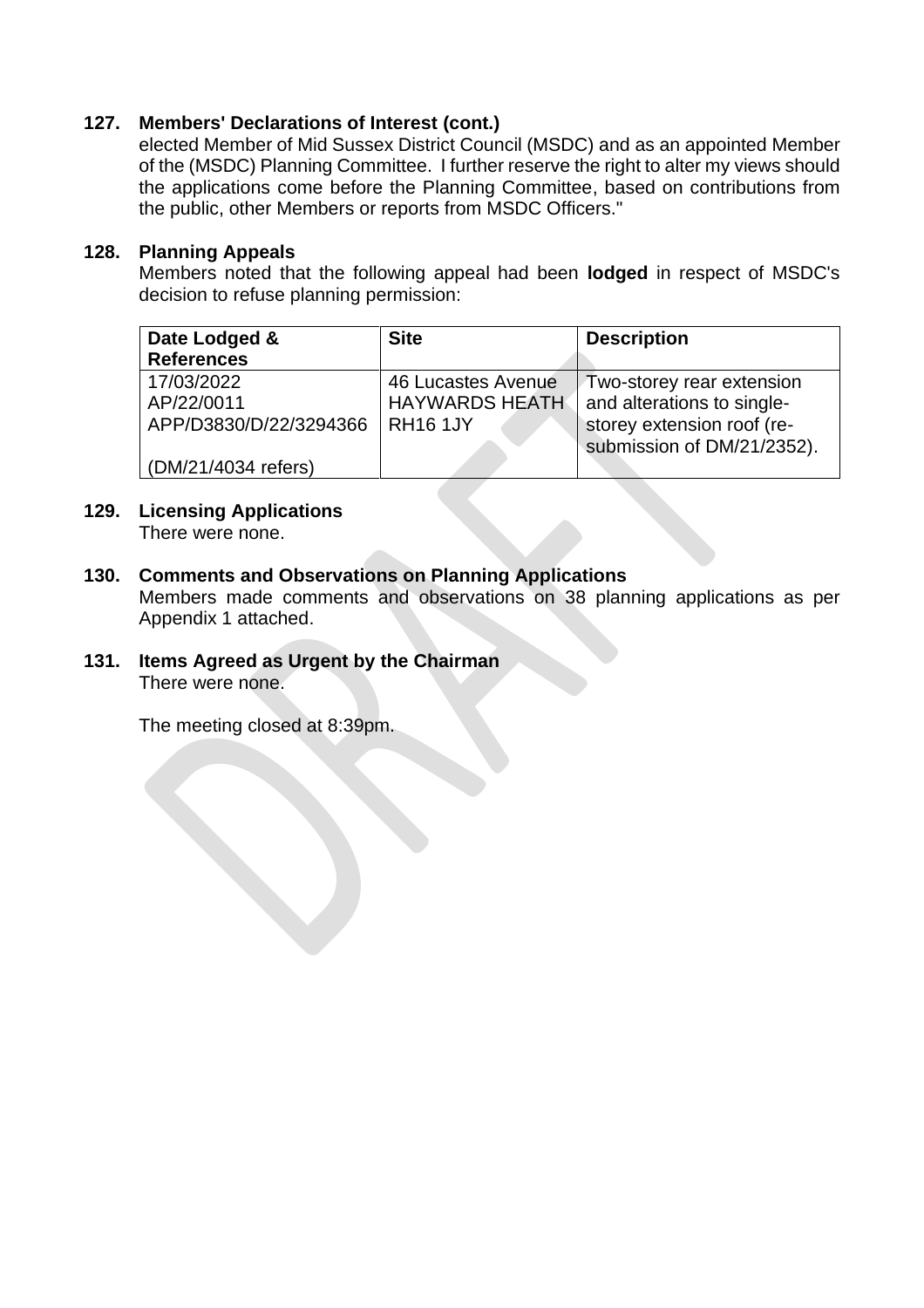# **APPENDIX 1**

### **Week 1**

### **DM/21/3803 – The Lodge, Bennetts Rise Franklands**

Continued use of building as an office building (Use Class E).

As this is an application for a Lawful Development Certificate and is therefore a legal matter, the Town Council defers the decision to Mid Sussex District Council.

### **DM/22/0492 – 2 The Spinney, Eastern Road Bentswood**

Construction of 1 no. four bedroom detached dwelling.

Further to previous comments (see below) in respect of application numbers DM/20/0851 and DM/21/3046, the Town Council underlines its commitment to tree preservation on the site and these concerns have been highlighted by representations from neighbouring residents, including reports of land contamination caused by the burning/disposal of sundry materials. The Town Council requests that Mid Sussex District Council's Tree Officer and Environmental Protection Team investigate these reports with the utmost diligence.

For the avoidance of doubt, comments supporting the previous applications (DM/20/0851 and DM/21/3046) are as follows:

'The Town Council **supports** this application, as it did the previous application under reference DM/20/0851. It is acknowledged that this is a somewhat reduced scheme to that proposed previously and the Town Council reiterates its comments and observations – which remain relevant – as follows:

This appears to be a sustainable site within the built area of Haywards Heath and thus the principle of development is likely to be allowed. If so, this would constitute windfall residential land supply under section 9.22 HHNP with H8 the relevant policy requirement.

Resident representation has raised relevant planning considerations as Design and Overlooking/Loss of privacy. With over 30 metres between respective properties, this is of less concern in planning terms. However, the developer is required to demonstrate that the application, if permitted does not conflict with the street scene and should not negatively impact upon privacy. Planning statement seeks to address these issues, and the 3D presentation provides a clear pictorial vision of the completed buildings.

Committee supports this application with the support of conditions to control/limit construction hours/deliveries M-F 08:00 to 18:00, Sat 09:00 to 13:00. No work permitted Sundays or Public holidays. The Arboricultural report details significant challenges which must be addressed under the supervision of MSDC tree officers to ensure tree preservation is maintained as a primary objective, and that a re-planting regime be agreed to address any latent/remaining privacy issues.

In addition, electric vehicle charging points should be provided for the allocated parking areas.

Because the site is located off a congested residential road where there is high density housing and a high level of on-street parking, it is requested that no works take place until a Traffic Management Plan has been submitted to and approved by Mid Sussex District Council. This is in the interests of site safety, highway safety and residential amenity.

Finally, prior to the commencement of construction and at the applicant's/contractor's expense, a dilapidations report should be done on the public highway in the vicinity of the site access. Any subsequent damage to the public highway that is attributable to construction traffic or works should be remedied upon completion of construction at the applicant's/contractor's expense'.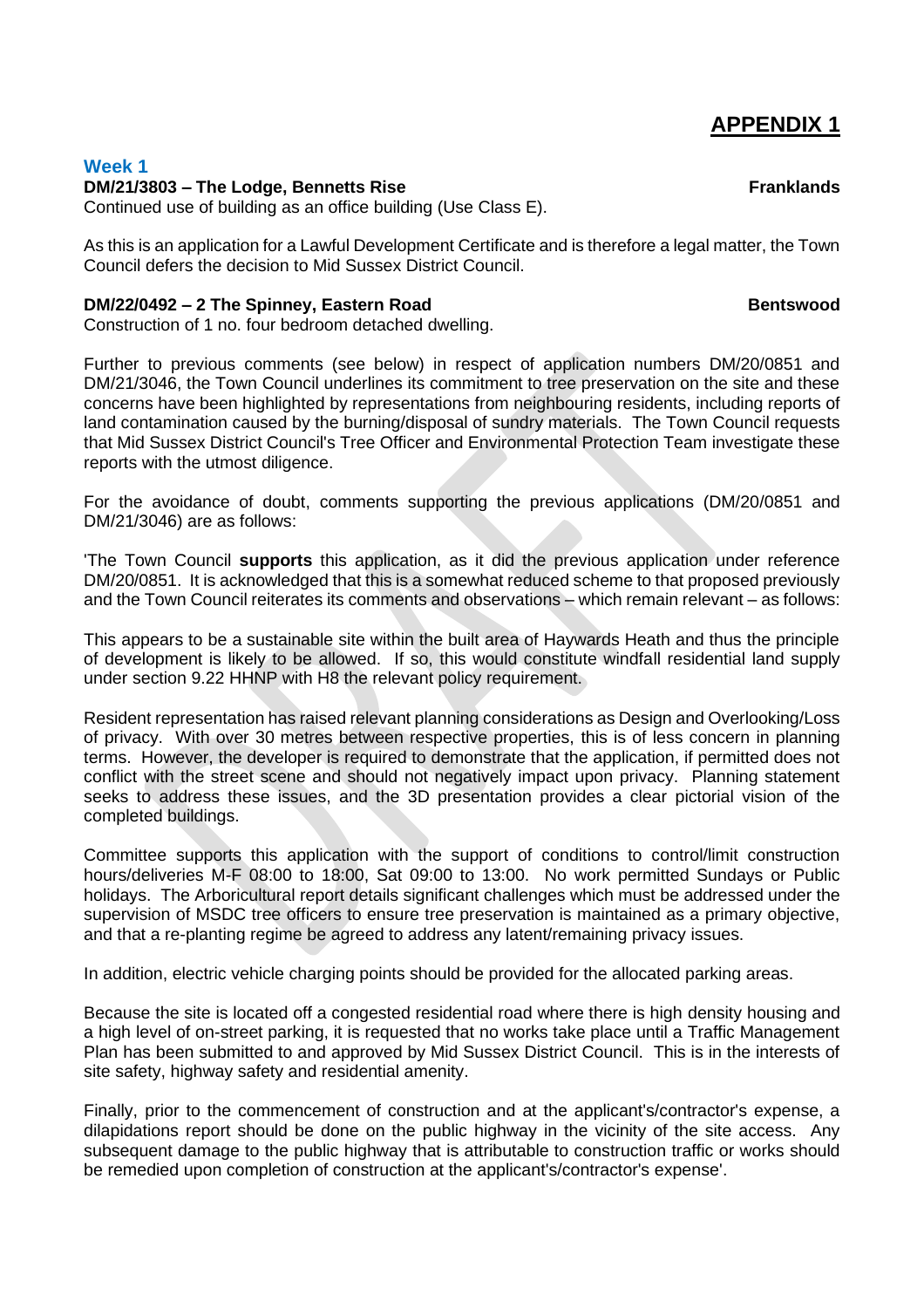### **DM/22/0516 – 21 Lucastes Avenue Lucastes**

(T1) Cypress – fell. (T2) Cherry Tree – crown lift to 3m above ground level and crown reduce by 2.5m from east side.

The Town Council defers this decision to Mid Sussex District Council's Tree Officer.

### **DM/22/0630 – Auckland Place, 141–147 Western Road Bentswood**

Erection of an additional level ( $3<sup>rd</sup>$  floor) and reconfiguration of  $2<sup>nd</sup>$  floor of that previously approved under DM/20/0730, to provide an additional 4 flats.

No comment.

### **DM/22/0638 – 6 Sylvan Close Franklands**

First floor side extension.

No comment.

### **DM/22/0641 – 21 Robertson Drive Franklands**

Single storey pitched roof extension.

As this is an application for a Lawful Development Certificate and is therefore a legal matter, the Town Council defers the decision to Mid Sussex District Council.

### **DM/22/0651 – 101 Penland Road Heath**

First floor side extension.

No comment.

### **DM/22/0657 – 44 College Road Heath**

Loft conversion with side dormer.

As this is an application for a Lawful Development Certificate and is therefore a legal matter, the Town Council defers the decision to Mid Sussex District Council.

## **DM/22/0675 – Oakwood Court, Amberley Close Lucastes**

T1 – Wellingtonia – remove major deadwood.

The Town Council defers this decision to Mid Sussex District Council's Tree Officer.

### **DM/22/0705 – 1 The Paddocks Lucastes**

Single storey flat roof rear extension with a lantern-style rooflight, high level window to side wall and new external side door to match existing.

No comment.

### **Week 2**

### **DM/21/3202 – Shangri La, Queens Road Heath Heath Heath Heath**

Demolition of existing property and the construction of two 3-bedroom residential dwellings, access, parking and landscaping. Amended drawings to show reduction in first floor accommodation and depth to the northern side of plot 1, and landscaping (received on 01.03.2022).

The Town Council notes the submission of amended drawings showing a reduction in first floor accommodation and depth to the northern side of plot 1, and landscaping, and has no comment to make.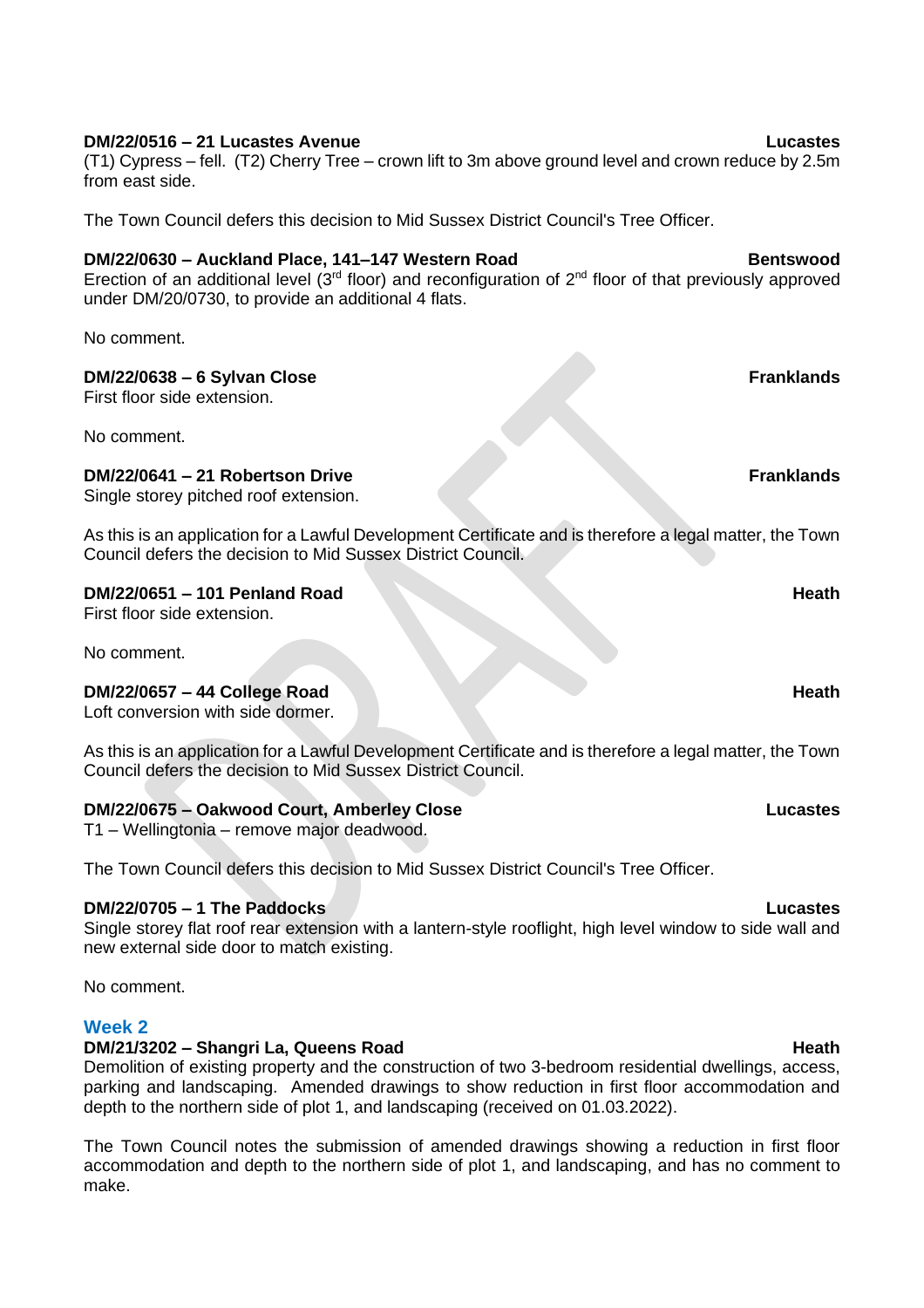### **DM/22/0496 – Shell Birch, 5 Lewes Road Franklands**

Demolition of the existing sales building, removal of existing pumps, removal of one existing entrance crossover to the north of the site. Proposed new sales building, 3 no. new pumps, new car care facilities, new vents/stack, relocation of petrol interceptor, new bin store, car parking, landscaping and associated works.

The Town Council **SUPPORTS** this application and believes that the removal of the existing entrance crossover to the north of the site, on Frankton Avenue, will improve highway safety in the vicinity and on the site itself and will improve traffic flow and general circulation through the site. However, it is disappointing to note that there does not appear to be any provision for electric vehicle charging points or any 'future-proofing' infrastructure to provide for their installation at some point in the future. Shell is surely going to need to do this in five years' time or so in order to prepare for the end of the sale of new petrol and diesel cars by 2030 and to support the Government's target for net zero by 2050.

The Town Council asks that any permission granted for the proposal be subject to the following conditions:

1. no work for the implementation of the development shall be undertaken on the site on Sundays or Bank/Public Holidays or at any time other than between the hours of 08:00 and 18:00 on Mondays to Fridays and between 09:00 and 13:00 Saturdays.

Reason: to safeguard the amenities of nearby residents and to accord with Policy DP26 of the Mid Sussex District Plan 2014–2031;

2. deliveries or collection of plant, equipment or materials for use during the demolition/construction phase shall be limited to the following times:

Monday–Friday 08:00–18:00 hours; Saturday 09:00–13:00 hours: Sunday and Public/Bank Holidays None permitted.

Reason: to safeguard the amenities of nearby residents and to accord with Policy DP26 of the Mid Sussex District Plan 2014–2031;

3. there shall be no burning of rubbish on site and all dust is to be dampened.

Reason: to protect the safety and amenities of nearby residents, in the interests of safety of the surrounding highway and to accord with Policy DP26 of the Mid Sussex District Plan 2014–2031.

### **DM/22/0596 – NCP Ltd, Harlands Road Car Park, Harlands Road Lucastes**

The clearance of the site and construction of a building containing 64 residential apartments (48x 1 bed, 16x 2-bed) with associated access, car parking, landscaping and ancillary works.

*This application has been made invalid by Mid Sussex District Council as it is missing the viability information. It will be readvertised when the required supporting information is received.* 

### **DM/22/0712 – 11 Park Road Ashenground**

Replacement single storey side extension.

No comment.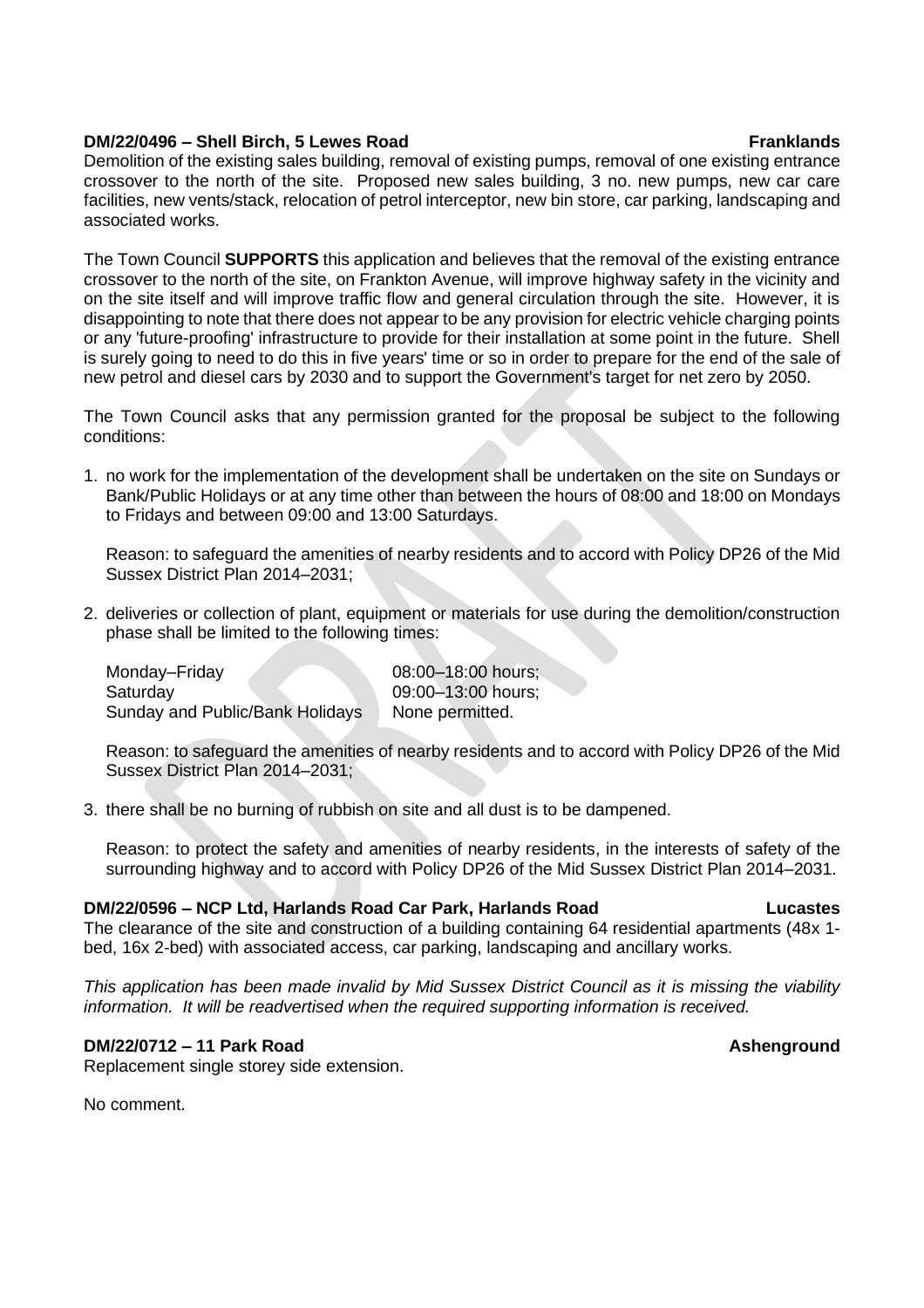### **DM/22/0733 – Land at Rogers Farm, Fox Hill Franklands**

Erection of 20 dwellings with associated amenity/garden, landscaping and access/parking arrangements.

The Town Council **OBJECTS** to this application for the following reasons:

- 1. it is not an allocated site in the Haywards Heath Neighbourhood Plan;
- 2. there are concerns regarding the suitability of the site for development in terms of flooding;
- 3. there are environmental concerns relating to the seasonal wetland on the site which could be potentially undermined if sustainable drainage systems (SuDS) are used to support the application;
- 4. the proposed access from the site on to Fox Hill/Ditchling Road is totally inadequate in terms of the splay, as has been demonstrated by the neighbouring 'Gamblemead' development where Cape Road is the access on to Fox Hill/Ditchling Road.

In the event that the application is approved despite the Town Council's objection, it is requested that developer Section 106 contributions for local community infrastructure be allocated towards the proposed Country Park on land off of Hurstwood Lane.

### **DM/22/0735 – 24 Wickham Way Heath**

First floor rear extension.

No comment.

### **DM/22/0745 – 9–11 Delaware Road Bentswood**

Variation of Condition 3 of DM/21/4175 to allow the premises to be open for trade and business between the hours of 07:30–19:00.

The Town Council **OBJECTS** to this application on the grounds that the original condition was attached to make the change of use acceptable in planning terms, specifically to protect resident amenity. With no clear or transparent reason offered by the applicant to support the application, it should be refused.

The Town Council also notes the Mid Sussex District Council Environmental Protection Team requirement for a noise management plan – which must be agreed – and so far, there has been no response to this request.

### **DM/22/0767 – 65 Western Road Bentswood**

Loft conversion incorporating rear dormer and raising of ridge and internal works.

No comment.

### **Week 3**

### **DM/20/0965 – Braydells, Hurstwood Lane Franklands Franklands**

Erection of a 3-storey detached dwelling house and garage; landscaping; and diversion of drainage ditch. (Additional drainage details submitted 15/6/20.)

The Town Council maintains its **OBJECTION** to this application and reiterates its previous consultation response – which was submitted on 09/07/2020 – as follows:

'The Town Council acknowledges that this bonus plot appears to be just inside the Haywards Heath built-up area boundary as determined by the local planning authority, i.e. Mid Sussex District Council *cont.*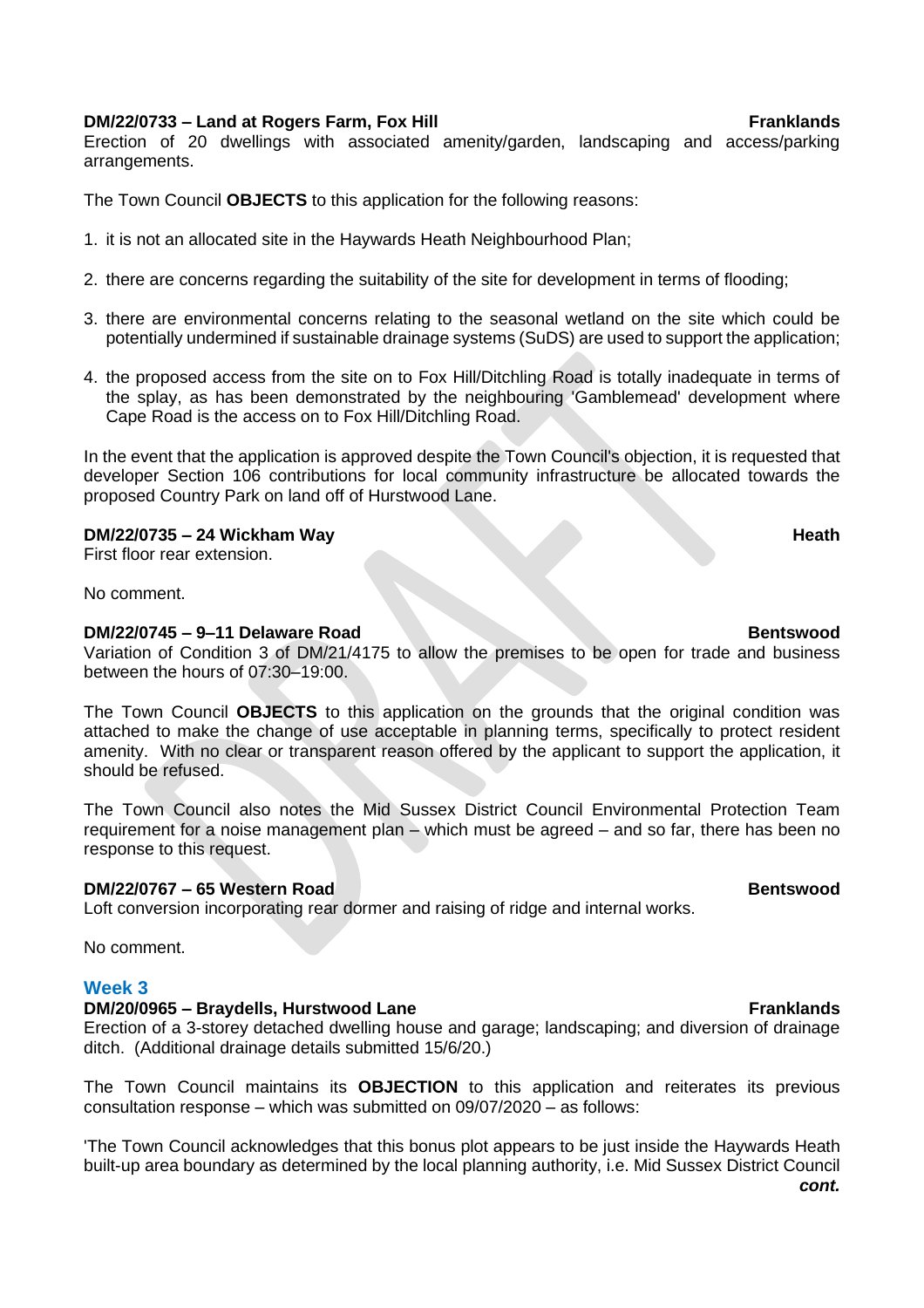### **DM/20/0965 – Braydells, Hurstwood Lane (cont.) Franklands**

(MSDC). Nevertheless, Members note yet another amendment/submission for this plot, this time being additional drainage details received by MSDC on 15/06/2020.

The Town Council repeats its previous strong opposition comments as follows:

This application site has visited the Planning Committee on numerous occasions, evidenced by the following list:

- $DM/17/3116 2$  houses:
- DM/19/0206 amended application for 4 dwellings;
- DM/19/3121 add on a bonus floor to each dwelling;
- DM/20/0965 house number 5 added to the application site.

The Town Council remains disappointed by the commercial persistence to extract further value from this curtilage/semi-rural location and remains resolute to opposing further development of this site. Rather than waste further resources, we repeat ad nauseum our previous comments, and further ask that MSDC Officers examine whether there is linked development to this application which would trigger much needed S106 contributions which would benefit the wider community?'

Furthermore, the Town Council notes the requirement from MSDC's Drainage Engineer that if permission is granted, the property be connected to the public sewerage system.

### **DM/22/0695 – 45B Wood Ride Ashenground**

Erection of one detached property with detached garaging and associated surface parking on land adjacent to 45B Wood Ride.

Whilst the Town Council has no comment to offer on the build itself, it does have concerns relating to the number of trees being removed from the site to facilitate the development. If the application is approved, the Town Council asks that it be conditional on the delivery of additional tree planting and landscaping in order to meet the environmental and biodiversity objectives on the site and to replace the trees lost.

### **DM/22/0730 – Chandos Lodge, 50 Paddockhall Road Lucastes**

Proposed loft conversion. Single storey rear extension. Two storey rear infill extension between existing structures. Removal of existing detached garage.

No comment.

### **DM/22/0763 – 40 Lucastes Avenue Lucastes**

Replacement of all the windows on the back of the property only  $-$  to include anthracite grey aluminium frames. Change kitchen window to a doorway. Smooth rendering to cover pebble dash at ground floor only, to match front.

No comment.

# **DM/22/0803** – Collingwood Batchellor, Units 34 and 35 The Orchards **Heath** Heath

Amendments to fenestration.

No comment.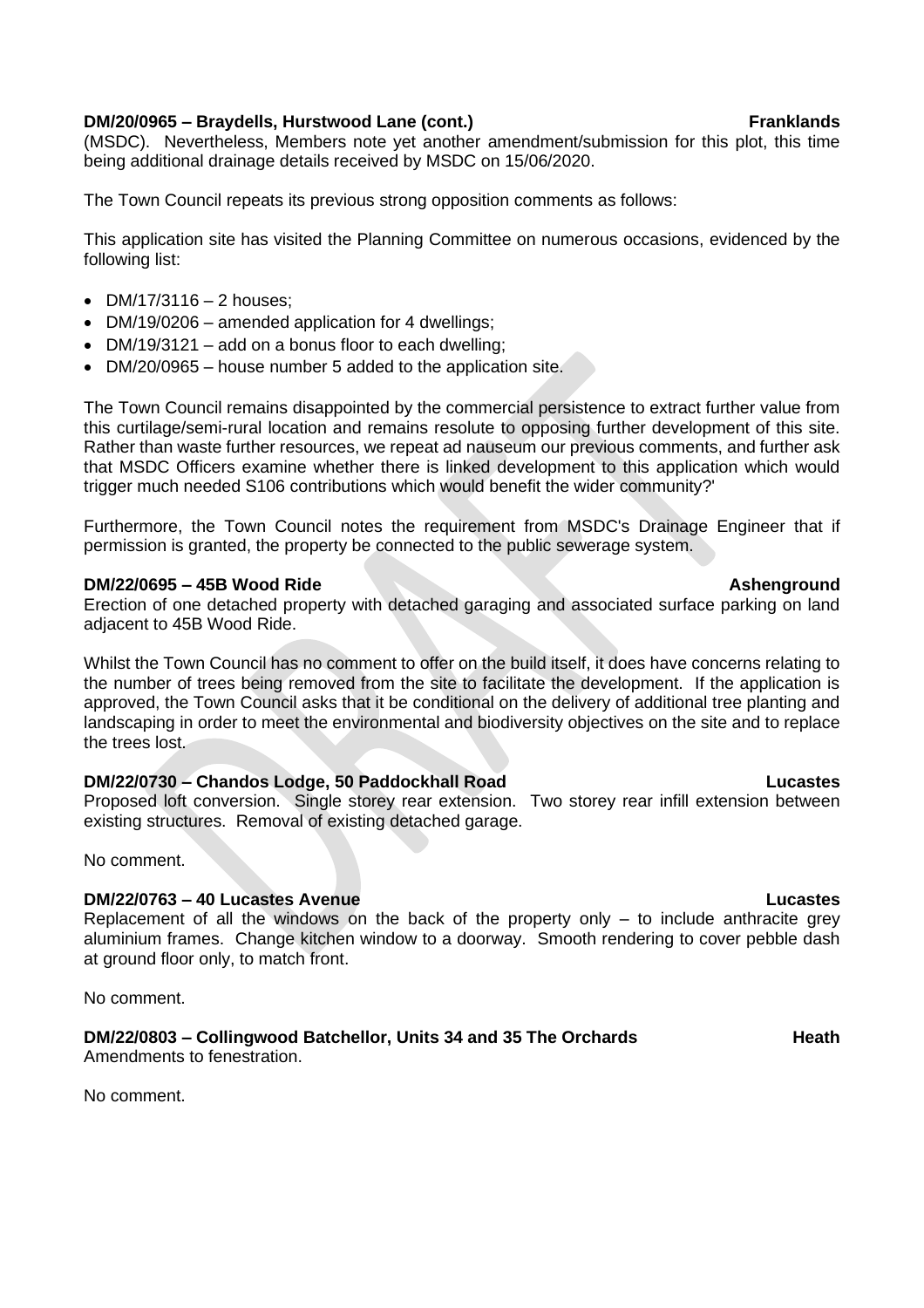### **DM/22/0805 – Red Cross Hall, 29 Paddockhall Road Lucastes**

Variation of Condition 2 relating to DM/18/4841.

No comment.

### **DM/22/0814 – Clarkes Stationers, 106–108 South Road Heath Heath**

To confirm that the additional works to Flat A and Flat E which were associated with the change of use of the first floor from commercial space to residential flats (ref: DM/16/0390 and 12/01253/FUL), and were completed more than four years ago are now lawful.

As this is an application for a Lawful Development Certificate and is therefore a legal matter, the Town Council defers the decision to Mid Sussex District Council.

### **DM/22/0816 – 15 Orchard Way Heath**

Proposed two storey extension to north-east elevation, attached garage, enlarged front dormer.

No comment.

### **DM/22/0829 – 25 Lucastes Avenue Lucastes**

Alterations to façade, entrance and roof including dormer to rear and rooflights to front, replacement of windows and reconfiguration of rear elevation. Provision of new air source heat pump.

No comment.

### **DM/22/0839 – 3 Rushwood Close Franklands**

Proposed two storey rear extension and side window.

As this is an application for a Lawful Development Certificate and is therefore a legal matter, the Town Council defers the decision to Mid Sussex District Council.

### **DM/22/0841** – Land adj. to 47 Wivelsfield Road **Ashenground**

Proposed construction of a new 2 no. bedroom dwelling.

The Town Council **OBJECTS** to this application, which is the fourth relatively recent proposal for this site, after application numbers DM/20/0146 and DM/20/1924 were refused and DM/21/4244 was withdrawn. The Town Council believes the Planning Inspector's main reason for dismissing the appeal following Mid Sussex District Council's refusal of DM/20/1924 remains valid for this latest application and that it should therefore be refused because the proposed development would be harmful to the living conditions of the occupiers of numbers 51 and 53 Wivelsfield Road and of the residents of Rowan House, 55 Wivelsfield Road. The proposed development would conflict with Policy DP26 of the Mid Sussex District Plan 2014-2031 and would also be contrary to Policy H8 of the Haywards Heath Neighbourhood Plan. These policies, amongst other things, protect the living conditions of existing nearby residents.

The Town Council further **OBJECTS** to the application because it represents a back garden (or 'backland') development which would give rise to an overdevelopment of the site.

It is requested that the following comments and observations submitted in respect of the Town Council's objection to previous application number DM/20/1924 be applied to this latest application because they remain relevant:

'Mid Sussex District Council has previously rejected poorly configured application projects due to the lack of clarity, especially when plans with artistic impressions are inadequate and substandard. This application, as configured, does not provide the confidence required to support development in this cramped location. *cont.*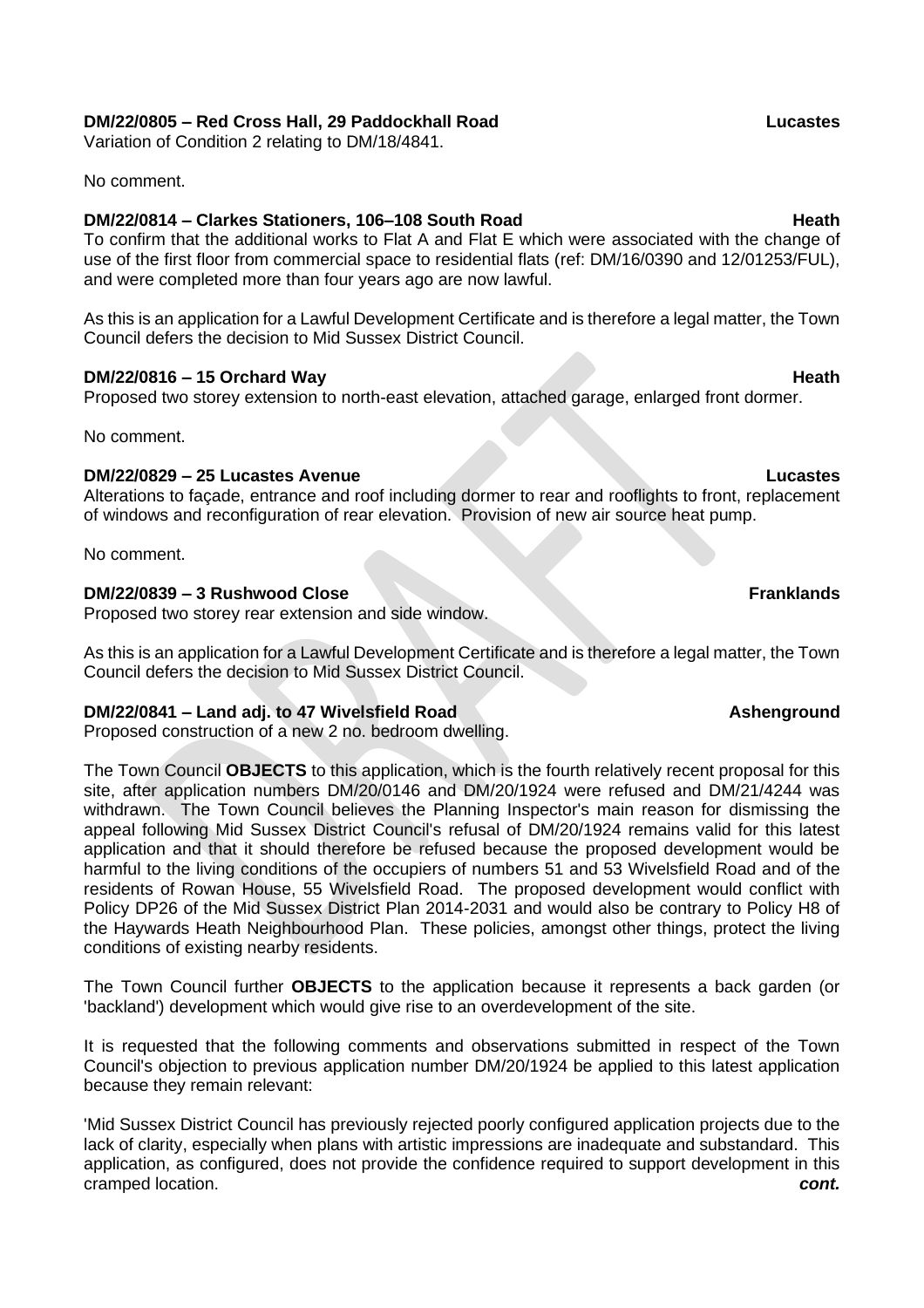### **DM/22/0841 – Land adj. to 47 Wivelsfield Road (cont.) Ashenground**

This is a commercial build for profit, even though it is billed as a self-build venture, and it is surrounded by neighbouring residential properties.

Should the local planning authority seek to approve this application, despite clear opposition and the lack of sound planning principles, the following conditions must be set in order to balance and protect neighbouring residential amenity:

1. works of construction (including the use of plant and machinery, and deliveries or collection of plant, equipment or materials) shall be limited to the following times:

| Monday to Friday                | 08:00-18:00 hours; |
|---------------------------------|--------------------|
| Saturday                        | 09:00-13:00 hours; |
| Sunday and Bank/Public Holidays | No work permitted; |

- 2. any conditions required by Mid Sussex District Council's Tree Officer must be fully complied with;
- 3. given the 'backland' location and limited area of the site in amongst existing residential properties – and the constraints of the existing access which runs between numbers 45 and 49 Wivelsfield Road, a Construction Management Plan (CMP) shall be submitted for approval by Mid Sussex District Council. The CMP shall include details regarding provision for **a)** the parking of contractors' vehicles and **b)** the safe manoeuvring of construction vehicles from Wivelsfield Road into and along the access to the site, and back again;
- 4. any damage caused to the access driveway during the course of construction shall be repaired upon completion of the development;

5. adequate provision shall be made for the storage of refuse bins. At no time shall they be stored so as to be permanently on view from Wivelsfield Road and thereby detrimental to the streetscape. This is to accord with Principle DG21 of Mid Sussex District Council's Mid Sussex Design Guide Supplementary Planning Document.'

### **DM/22/0847 – 16 Sheppeys Ashenground**

Proposed single storey rear extension.

As this is an application for a Lawful Development Certificate and is therefore a legal matter, the Town Council defers the decision to Mid Sussex District Council.

### **DM/22/0850 – 15 Portsmouth Lane Heath**

Proposed 2-storey side extension, single storey rear extension. New gables over existing dormers and new porch canopy.

No comment.

### **DM/22/0858 – 2 Bramber Close Lucastes**

Variation of condition no. 2 relating to planning application DM/21/3193 to allow for revised drawings due to the proposed rear extension to be reduced at ground floor to prevent the requirement of a build over of an existing drain.

No comment.